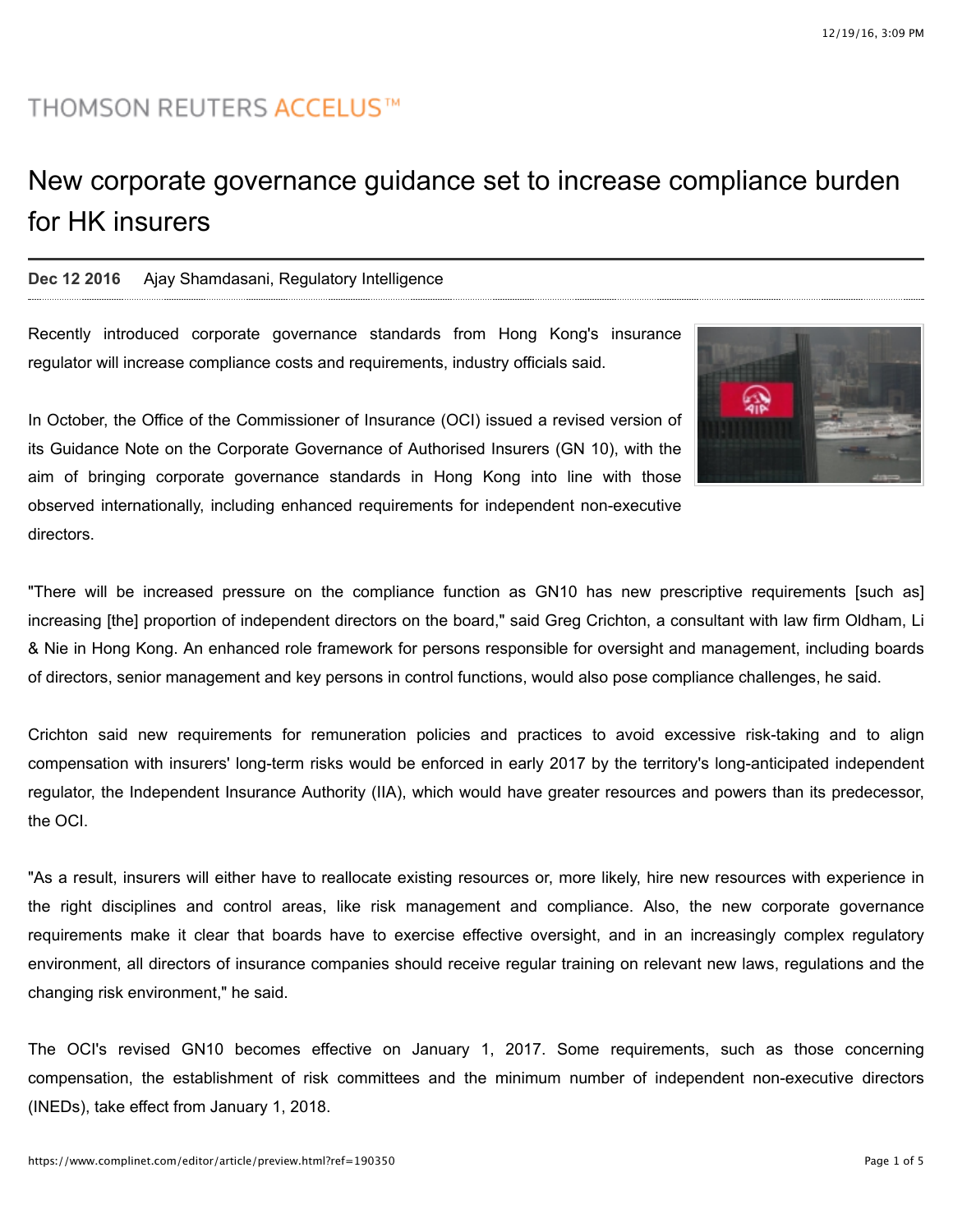Under the new guidance note, at least one-third of the boards of locally-based insurers must be INEDs, and the roles of chairperson and chief executive must be separated. The new GN10 also affects key individuals to be appointed for control functions, such as compliance, internal audit, risk, financial control, actuarial and intermediary management.

The revised note also requires that insurance company boards form separate audit and risk committees where necessary, and that remuneration, nomination, underwriting, investment, reinsurance and claims settlement committees also be set up.

The note also contains new requirements for compensation policies and practices covering all directors and employees at authorised insurers, with specific attention paid to directors, senior management, and key persons in control functions and material risk-taking staff.

# **Compliance implications**

Hong Kong's insurance providers may face challenges in adapting to the changing regulatory landscape, as compliance costs are expected to rise. Many local insurers may find it hard to meet the stringent new governance and conduct mandates, most notably, the enhanced requirements for INEDs, sources said.

"The new requirements will require close scrutiny by management and legal advisors to ensure compliance. There is considerable work to be done in terms of setting up systems and processes along with the implementation of committees, role descriptions of members, determining areas of responsibility, recruitment, engagement procedures and processes of INEDs, reporting lines and requirements, rules and procedures to be scoped out and settled by management," said Michael Turnbull, a senior consultant with law firm DLA Piper in Hong Kong.

Those charged with ensuring compliance with the revised GN10 had little time to get the bulk of the requirements in place. "An early appreciation of the implications needs to be undertaken, if not already done," he said.

In any case, more will be expected of in-house compliance and legal teams as GN10 addresses the structure of senior management and is designed to set up "clear lines of reporting" and "division of responsibilities within the organisational structure of an authorised insurer".

Generally, it will result in more work, said TL Lim, a partner with law firm Mayer Brown JSM in Hong Kong. "The compliance and legal divisions will be more involved now because of the nature of what is required [by GN10] as well as the need for their input to develop internal policies going forward," he said.

Compliance officers and in-house legal counsel will probably have to review the composition of the board of directors with regard to numbers, knowledge and relevant experience, said Declan McDaid, partner at Norton Rose Fulbright in Hong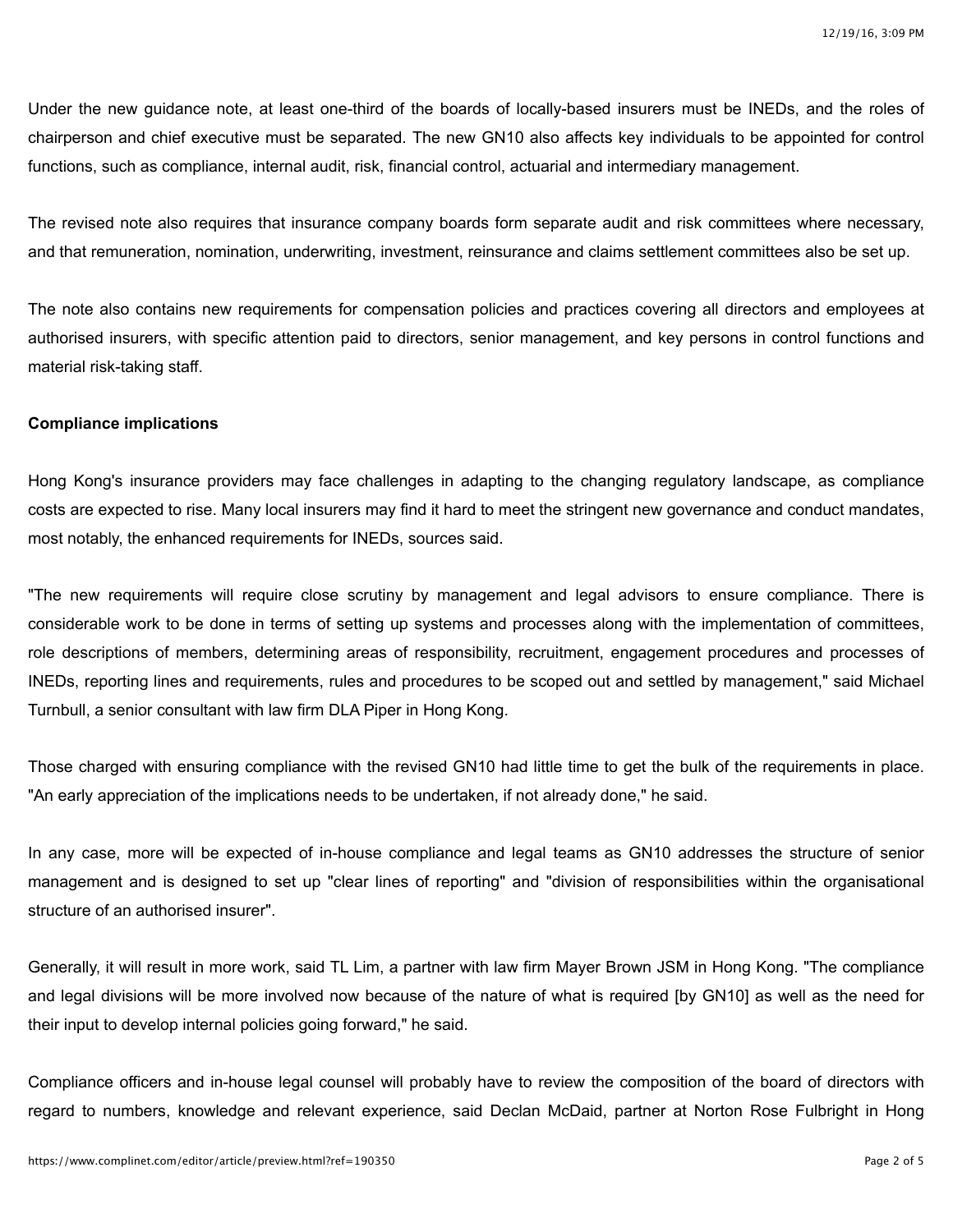#### Kong.

"Boards of directors, when properly constituted, will also have to ensure that there are proper internal controls, policies and procedures in place, and invariably these tasks and many others expressly set out in GN10 will be delegated to compliance officers and in-house counsel to review and implement. Finally, the board … will be responsible for ensuring compliance with all relevant ordinances, regulations, guidance notes and industry standards," McDaid said.

Such a task involves compliance with the relevant industry-specific legislation and regulations, but also legislation and regulations that may not immediately spring to mind, such as the Sex Discrimination Ordinance, the Disability Discrimination Ordinance and the Code of Best Practice within the Listing Rules issued by the Stock Exchange of Hong Kong (SEHK).

McDaid said these could be carried out by in-house compliance officers and counsel, or by external service providers. Outside consultants and specialists, however, would still need to be managed by internal compliance and legal staff.

Additionally, GN10 mandates that INEDs play a full and active role in the decision-making process and, where they possess specialised expertise, they may be required to assist boards in the interests of an authorised insurer. This requirement ensures that compliance will be involved in both vetting and monitoring such INEDs.

"Non-executive directors playing a full and active role will be required to check and ensure that the high standards of corporate governance required by the IIA have been introduced … maintained and reviewed on an ongoing basis. As a consequence, we believe the compliance officers and in-house legal counsel will be required to report to … boards of directors on compliance issues on a more regular basis than they possibly have done in the past," McDaid said.

The drudgery of greater work for insurance-sector compliance officers and lawyers notwithstanding, some suggest there might be a silver lining in that they can now rely on a source of authority to get the insurance firms they serve to take corporate governance seriously.

"Compliance officers and in-house legal people will welcome this. With the minimum standards for corporate governance proposed by GN10, it is easier for compliance officers to do their job because they can now point to specific requirements and directives to ensure that the insurer concerned is looking seriously at corporate governance," Mayer Brown's Lim said.

The revised guidance note also places a significant emphasis on risks and controls.

Insurers that have previously implemented more comprehensive risk management and compliance practices would have fewer changes to make, said David Wu, Hong Kong insurance sector leader for Deloitte China. "For other insurers, this could require new policies, committees, controls and other practices to be implemented to facilitate compliance," he said.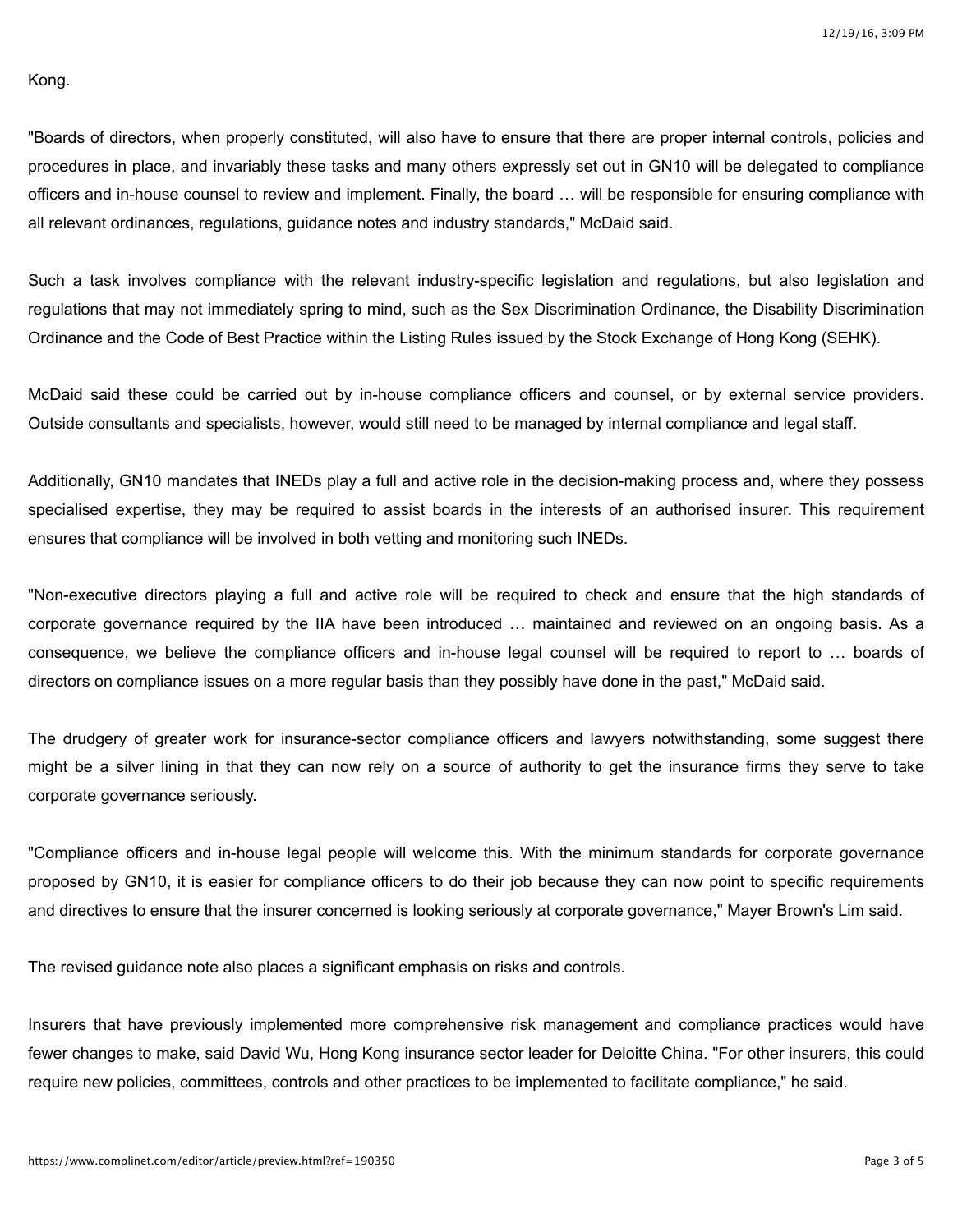There is also a cyber security requirement in the amended guidance note, with which legal and compliance will need to be involved. Specifically, directors will need to show they have a response plan for cyber attacks, and that they have considered cyber security a serious risk and can ensure they have mitigation measures in place should a breach occur.

"The implementation of policies and procedures on cyber security and business continuity planning have been explicitly called out in the revised GN10, recognising the significance of the risks underlying these areas for insurers," Wu said. Compliance officers and in-house counsel would, he said, needed to be fully involved in interpreting the requirements, completing gap analyses against current practices and making the required changes.

#### **Too few INEDs**

Crichton said the enhanced INED requirements would increase compliance burdens because the new rule that INEDs should make up at least one-third of the board of a local insurer — up from one-fifth — was a significant change. Tougher still will be the requirement that even small, authorised insurers have a minimum of one INED on the board.

It may also prove difficult to find suitable candidates. "Not many have the relevant industry experience, particularly in the underwriting and actuarial areas. Also, qualified INEDs may have a conflict in taking on new appointments if they are already on the board of one or more insurance companies," OLN's Crichton said.

Turnbull said, quite apart from the additional expenditure involved in meeting annual fees, travel expenses and perhaps the cost of training, insurers might also face further difficulties, both in terms of physically accommodating INEDs at board meetings and also in providing them with the information necessary to carry out their functions.

"To this extent compliance burdens will increase. One difficulty that may arise is for an authorised insurer to locate and engage suitable candidates for the role of the INED, as [the number of] available industry personnel in Hong Kong is finite and recruitment into the mainstream insurance business is already a challenge. Even in other leading international insurance markets like London, which have a larger insurance talent pool, it is difficult for insurers to find suitable INEDs," he said.

### **Keeping up with the times**

The revision of GN10 will coincide with the IIA coming into being next year, and is aimed at ensuring the local insurance sector complies with international standards.

"GN10 really just brings Hong Kong in line with the standard of corporate governance already expected of insurers under international standards," Crichton said.

For example, Singapore has required that INEDs should form at least one-third of the board at incorporated insurance